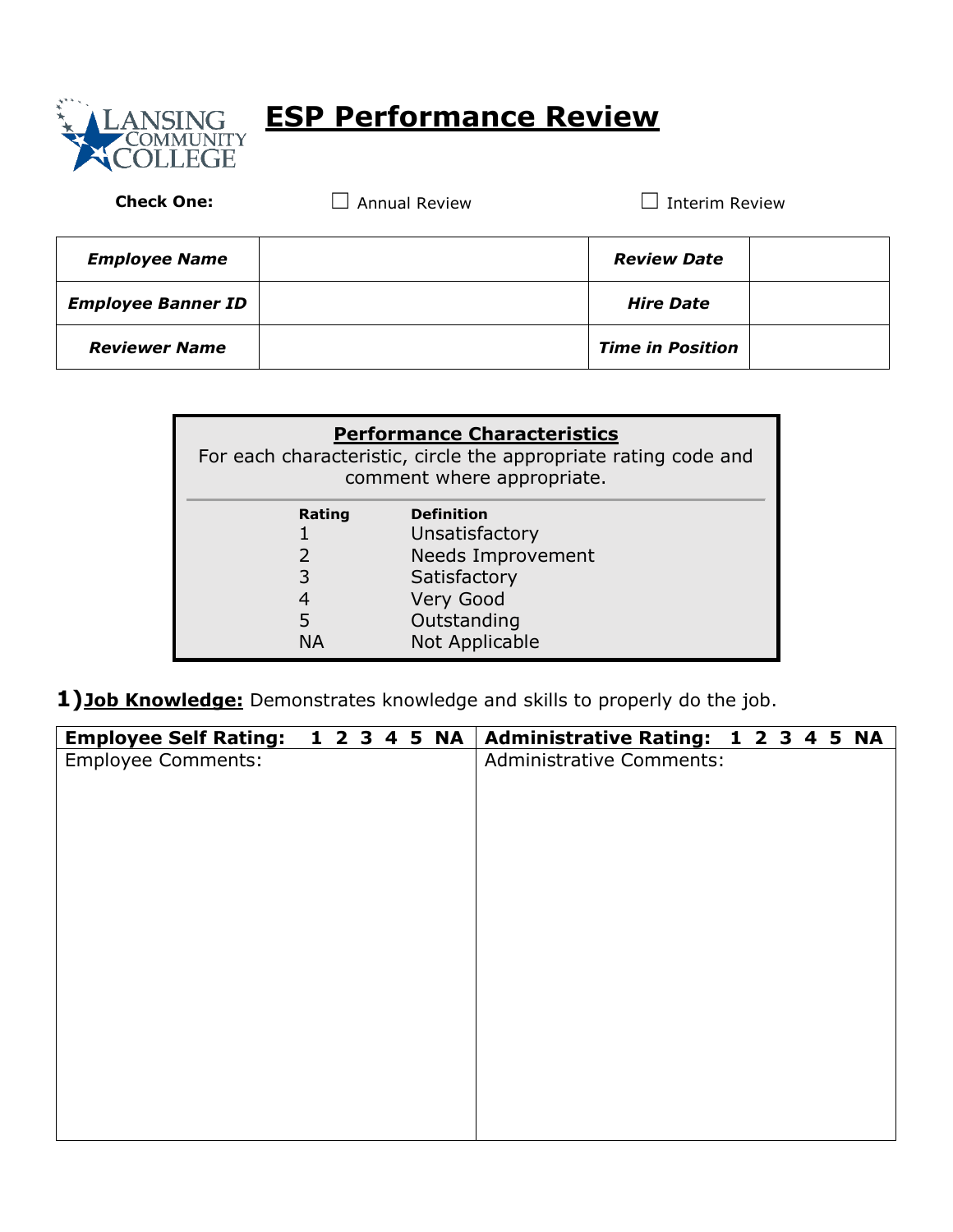**2)Quality of Work:** Exhibits accuracy, high quality and thoroughness.

| <b>Employee Self Rating:</b> | 1 2 3 4 5 NA |  |  | Administrative Rating: 1 2 3 4 5 NA |
|------------------------------|--------------|--|--|-------------------------------------|
| <b>Employee Comments:</b>    |              |  |  | <b>Administrative Comments:</b>     |
|                              |              |  |  |                                     |
|                              |              |  |  |                                     |
|                              |              |  |  |                                     |
|                              |              |  |  |                                     |
|                              |              |  |  |                                     |
|                              |              |  |  |                                     |
|                              |              |  |  |                                     |
|                              |              |  |  |                                     |
|                              |              |  |  |                                     |
|                              |              |  |  |                                     |
|                              |              |  |  |                                     |
|                              |              |  |  |                                     |
|                              |              |  |  |                                     |
|                              |              |  |  |                                     |
|                              |              |  |  |                                     |
|                              |              |  |  |                                     |
|                              |              |  |  |                                     |
|                              |              |  |  |                                     |
|                              |              |  |  |                                     |

**3)Productivity:** Maintains output consistent with the expectations of the position.

| <b>Employee Self Rating:</b> |  |  | 1 2 3 4 5 NA | Administrative Rating: 1 2 3 4 5 NA |
|------------------------------|--|--|--------------|-------------------------------------|
| <b>Employee Comments:</b>    |  |  |              | <b>Administrative Comments:</b>     |
|                              |  |  |              |                                     |
|                              |  |  |              |                                     |
|                              |  |  |              |                                     |
|                              |  |  |              |                                     |
|                              |  |  |              |                                     |
|                              |  |  |              |                                     |
|                              |  |  |              |                                     |
|                              |  |  |              |                                     |
|                              |  |  |              |                                     |
|                              |  |  |              |                                     |
|                              |  |  |              |                                     |
|                              |  |  |              |                                     |
|                              |  |  |              |                                     |
|                              |  |  |              |                                     |
|                              |  |  |              |                                     |
|                              |  |  |              |                                     |
|                              |  |  |              |                                     |
|                              |  |  |              |                                     |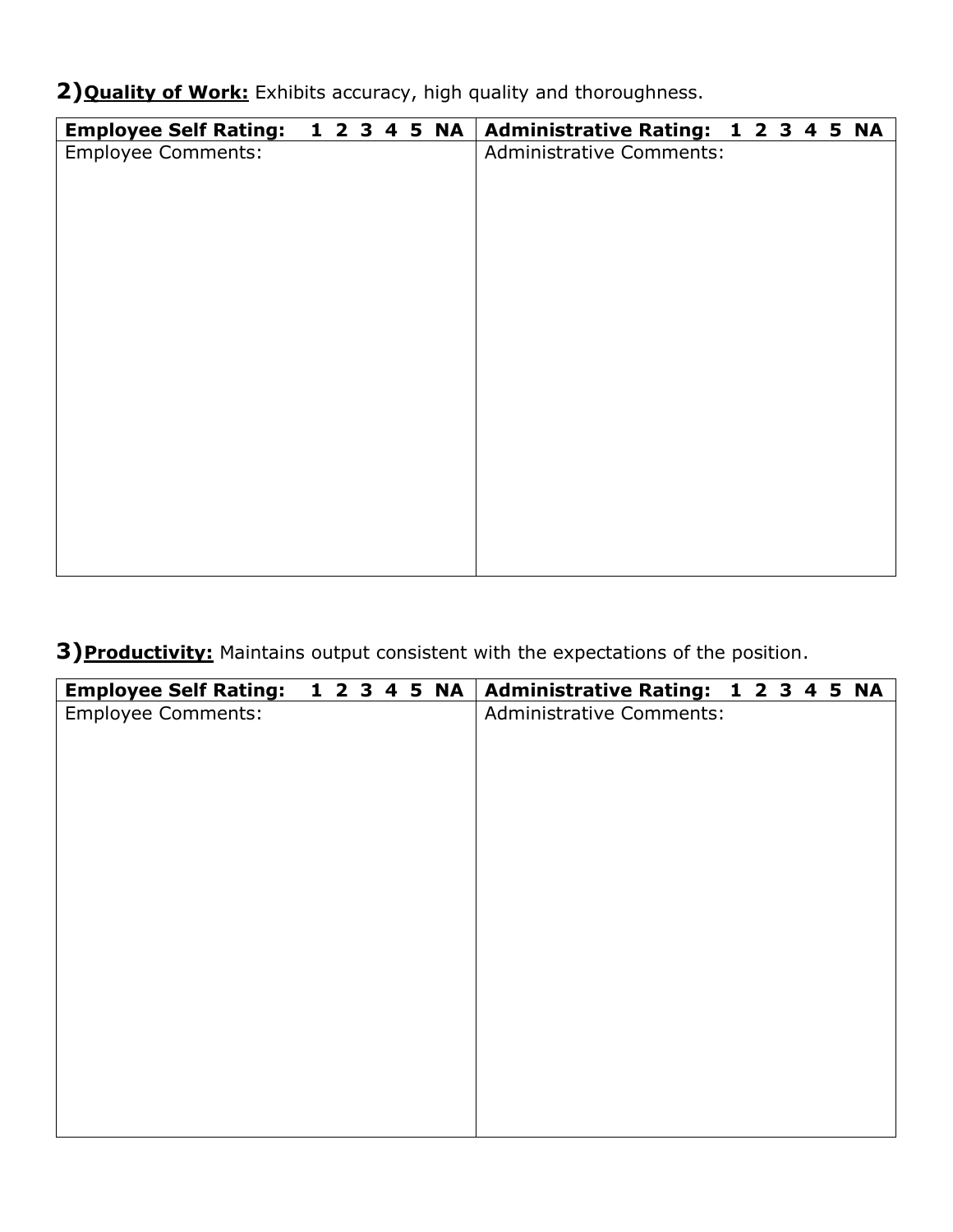**4)Time Management/Planning:** Demonstrates ability to meet deadlines and set priorities.

| <b>Employee Self Rating:</b> |  |  | 1 2 3 4 5 NA | Administrative Rating: 1 2 3 4 5 NA |
|------------------------------|--|--|--------------|-------------------------------------|
| <b>Employee Comments:</b>    |  |  |              | <b>Administrative Comments:</b>     |
|                              |  |  |              |                                     |
|                              |  |  |              |                                     |
|                              |  |  |              |                                     |
|                              |  |  |              |                                     |
|                              |  |  |              |                                     |
|                              |  |  |              |                                     |
|                              |  |  |              |                                     |
|                              |  |  |              |                                     |
|                              |  |  |              |                                     |
|                              |  |  |              |                                     |
|                              |  |  |              |                                     |
|                              |  |  |              |                                     |
|                              |  |  |              |                                     |
|                              |  |  |              |                                     |
|                              |  |  |              |                                     |
|                              |  |  |              |                                     |
|                              |  |  |              |                                     |
|                              |  |  |              |                                     |

## **5) Responsibility:** Carries out assignments in a prompt and consistent Manner.

| <b>Employee Self Rating:</b> |  |  | 1 2 3 4 5 NA | Administrative Rating: 1 2 3 4 5 NA |  |  |  |
|------------------------------|--|--|--------------|-------------------------------------|--|--|--|
| <b>Employee Comments:</b>    |  |  |              | <b>Administrative Comments:</b>     |  |  |  |
|                              |  |  |              |                                     |  |  |  |
|                              |  |  |              |                                     |  |  |  |
|                              |  |  |              |                                     |  |  |  |
|                              |  |  |              |                                     |  |  |  |
|                              |  |  |              |                                     |  |  |  |
|                              |  |  |              |                                     |  |  |  |
|                              |  |  |              |                                     |  |  |  |
|                              |  |  |              |                                     |  |  |  |
|                              |  |  |              |                                     |  |  |  |
|                              |  |  |              |                                     |  |  |  |
|                              |  |  |              |                                     |  |  |  |
|                              |  |  |              |                                     |  |  |  |
|                              |  |  |              |                                     |  |  |  |
|                              |  |  |              |                                     |  |  |  |
|                              |  |  |              |                                     |  |  |  |
|                              |  |  |              |                                     |  |  |  |
|                              |  |  |              |                                     |  |  |  |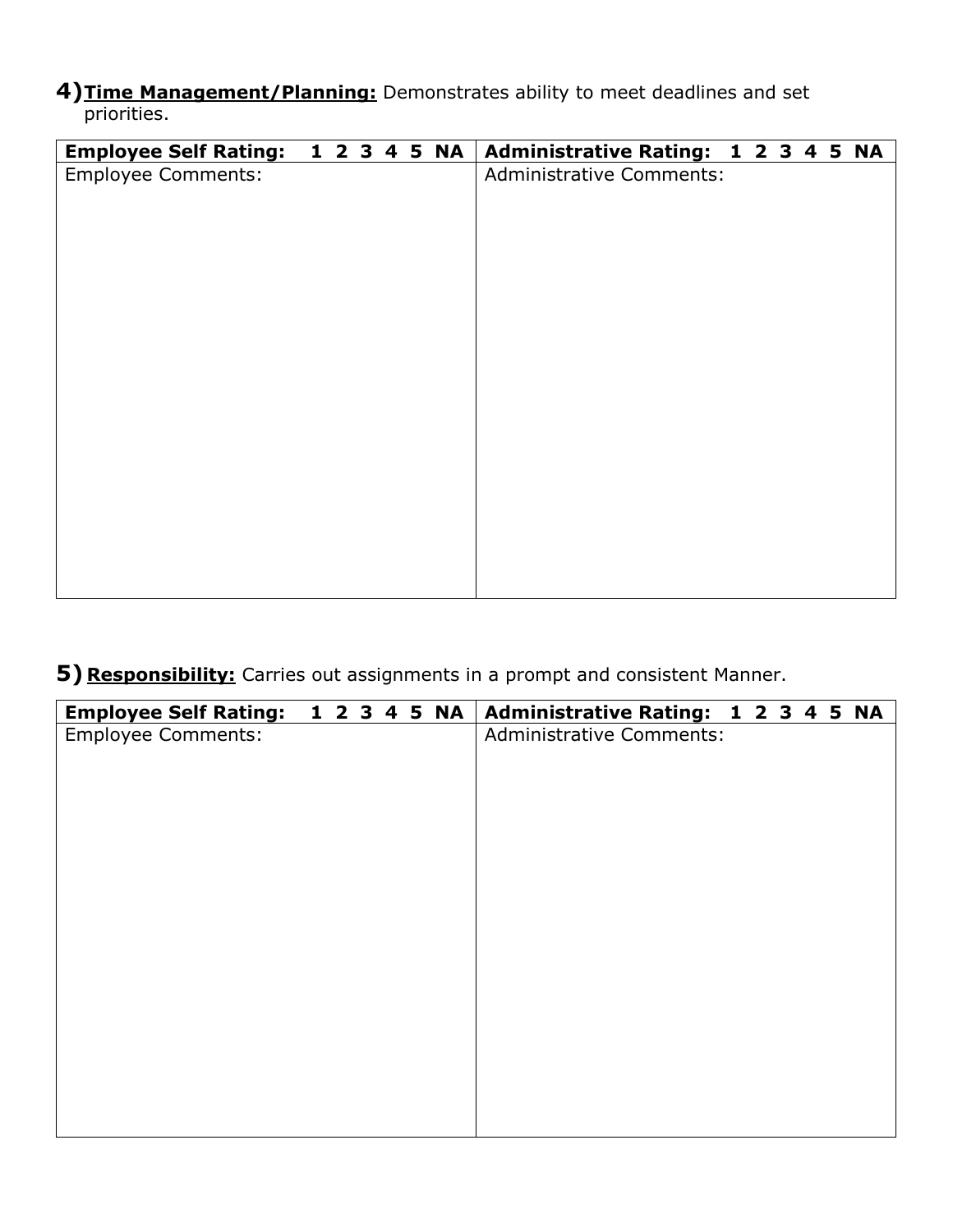**6) Initiative:** Acts independently; is able to anticipate what needs to be done.

| Employee Self Rating: 1 2 3 4 5 NA |  |  | Administrative Rating: 1 2 3 4 5 NA |  |  |  |
|------------------------------------|--|--|-------------------------------------|--|--|--|
| <b>Employee Comments:</b>          |  |  | <b>Administrative Comments:</b>     |  |  |  |
|                                    |  |  |                                     |  |  |  |
|                                    |  |  |                                     |  |  |  |
|                                    |  |  |                                     |  |  |  |
|                                    |  |  |                                     |  |  |  |
|                                    |  |  |                                     |  |  |  |
|                                    |  |  |                                     |  |  |  |
|                                    |  |  |                                     |  |  |  |
|                                    |  |  |                                     |  |  |  |
|                                    |  |  |                                     |  |  |  |
|                                    |  |  |                                     |  |  |  |
|                                    |  |  |                                     |  |  |  |
|                                    |  |  |                                     |  |  |  |
|                                    |  |  |                                     |  |  |  |
|                                    |  |  |                                     |  |  |  |
|                                    |  |  |                                     |  |  |  |
|                                    |  |  |                                     |  |  |  |
|                                    |  |  |                                     |  |  |  |
|                                    |  |  |                                     |  |  |  |

**7)Attendance:** Maintains a regular and punctual work schedule, excluding approved leaves.

| Employee Self Rating: 1 2 3 4 5 NA |  |  | Administrative Rating: 1 2 3 4 5 NA |
|------------------------------------|--|--|-------------------------------------|
| <b>Employee Comments:</b>          |  |  | <b>Administrative Comments:</b>     |
|                                    |  |  |                                     |
|                                    |  |  |                                     |
|                                    |  |  |                                     |
|                                    |  |  |                                     |
|                                    |  |  |                                     |
|                                    |  |  |                                     |
|                                    |  |  |                                     |
|                                    |  |  |                                     |
|                                    |  |  |                                     |
|                                    |  |  |                                     |
|                                    |  |  |                                     |
|                                    |  |  |                                     |
|                                    |  |  |                                     |
|                                    |  |  |                                     |
|                                    |  |  |                                     |
|                                    |  |  |                                     |
|                                    |  |  |                                     |
|                                    |  |  |                                     |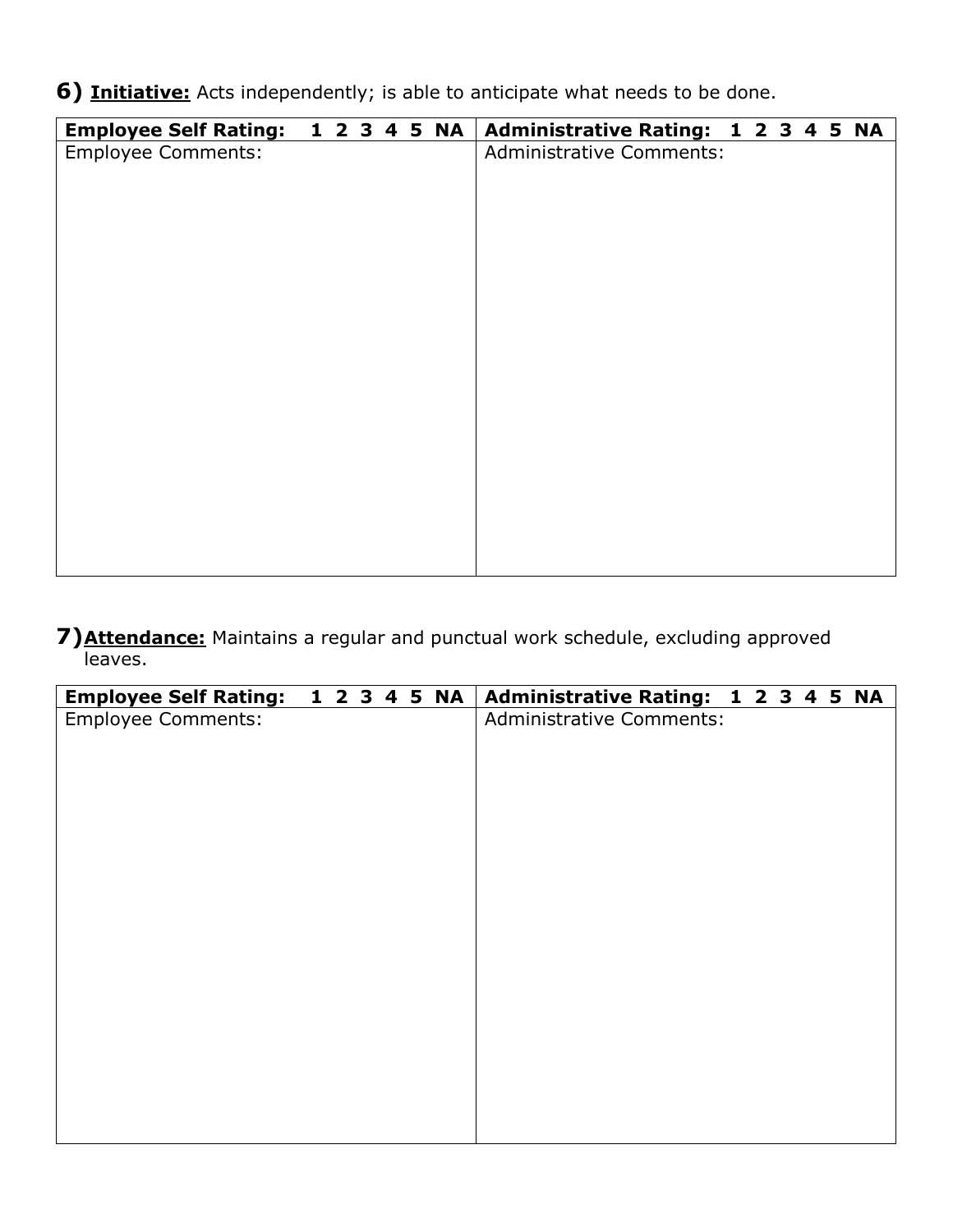**8) Verbal Communication:** Exhibits ability to communicate effectively.

| <b>Employee Comments:</b><br><b>Administrative Comments:</b> | <b>Employee Self Rating:</b> | 1 2 3 4 5 NA |  |  | Administrative Rating: 1 2 3 4 5 NA |
|--------------------------------------------------------------|------------------------------|--------------|--|--|-------------------------------------|
|                                                              |                              |              |  |  |                                     |
|                                                              |                              |              |  |  |                                     |
|                                                              |                              |              |  |  |                                     |
|                                                              |                              |              |  |  |                                     |
|                                                              |                              |              |  |  |                                     |
|                                                              |                              |              |  |  |                                     |
|                                                              |                              |              |  |  |                                     |
|                                                              |                              |              |  |  |                                     |
|                                                              |                              |              |  |  |                                     |
|                                                              |                              |              |  |  |                                     |
|                                                              |                              |              |  |  |                                     |
|                                                              |                              |              |  |  |                                     |
|                                                              |                              |              |  |  |                                     |
|                                                              |                              |              |  |  |                                     |
|                                                              |                              |              |  |  |                                     |
|                                                              |                              |              |  |  |                                     |
|                                                              |                              |              |  |  |                                     |
|                                                              |                              |              |  |  |                                     |
|                                                              |                              |              |  |  |                                     |

## **9) Written Communication:** Exhibits ability to write communications which are clear, concise and complete.

| <b>Employee Self Rating:</b> | 1 2 3 4 5 NA |  |  | Administrative Rating: 1 2 3 4 5 NA |  |
|------------------------------|--------------|--|--|-------------------------------------|--|
| <b>Employee Comments:</b>    |              |  |  | <b>Administrative Comments:</b>     |  |
|                              |              |  |  |                                     |  |
|                              |              |  |  |                                     |  |
|                              |              |  |  |                                     |  |
|                              |              |  |  |                                     |  |
|                              |              |  |  |                                     |  |
|                              |              |  |  |                                     |  |
|                              |              |  |  |                                     |  |
|                              |              |  |  |                                     |  |
|                              |              |  |  |                                     |  |
|                              |              |  |  |                                     |  |
|                              |              |  |  |                                     |  |
|                              |              |  |  |                                     |  |
|                              |              |  |  |                                     |  |
|                              |              |  |  |                                     |  |
|                              |              |  |  |                                     |  |
|                              |              |  |  |                                     |  |
|                              |              |  |  |                                     |  |
|                              |              |  |  |                                     |  |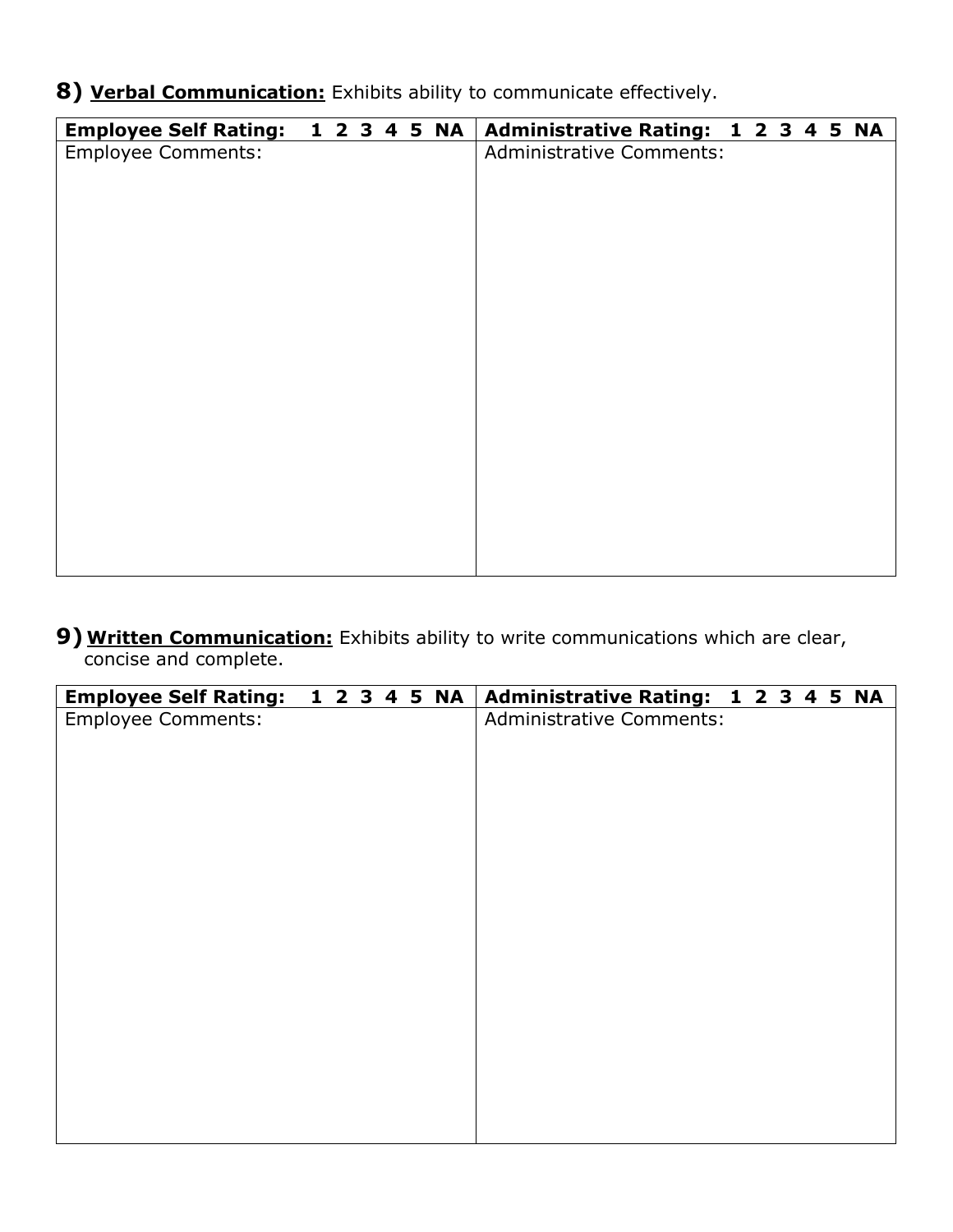**10) Ability to Work with Others:** Maintains a helpful, positive, and knowledgeable attitude.

| Employee Self Rating: 1 2 3 4 5 NA |  |  |  | Administrative Rating: 1 2 3 4 5 NA |  |
|------------------------------------|--|--|--|-------------------------------------|--|
| <b>Employee Comments:</b>          |  |  |  | <b>Administrative Comments:</b>     |  |
|                                    |  |  |  |                                     |  |
|                                    |  |  |  |                                     |  |
|                                    |  |  |  |                                     |  |
|                                    |  |  |  |                                     |  |
|                                    |  |  |  |                                     |  |
|                                    |  |  |  |                                     |  |
|                                    |  |  |  |                                     |  |
|                                    |  |  |  |                                     |  |
|                                    |  |  |  |                                     |  |
|                                    |  |  |  |                                     |  |
|                                    |  |  |  |                                     |  |
|                                    |  |  |  |                                     |  |
|                                    |  |  |  |                                     |  |
|                                    |  |  |  |                                     |  |
|                                    |  |  |  |                                     |  |
|                                    |  |  |  |                                     |  |
|                                    |  |  |  |                                     |  |
|                                    |  |  |  |                                     |  |

**11) Over-All Job Performance Rating:** Comments (to be used if there is a need to make any other comments not covered by the above).

| <b>Employee Self Rating:</b> |  |  | 1 2 3 4 5 NA | Administrative Rating: 1 2 3 4 5 NA |
|------------------------------|--|--|--------------|-------------------------------------|
| <b>Employee Comments:</b>    |  |  |              | <b>Administrative Comments:</b>     |
|                              |  |  |              |                                     |
|                              |  |  |              |                                     |
|                              |  |  |              |                                     |
|                              |  |  |              |                                     |
|                              |  |  |              |                                     |
|                              |  |  |              |                                     |
|                              |  |  |              |                                     |
|                              |  |  |              |                                     |
|                              |  |  |              |                                     |
|                              |  |  |              |                                     |
|                              |  |  |              |                                     |
|                              |  |  |              |                                     |
|                              |  |  |              |                                     |
|                              |  |  |              |                                     |
|                              |  |  |              |                                     |
|                              |  |  |              |                                     |
|                              |  |  |              |                                     |